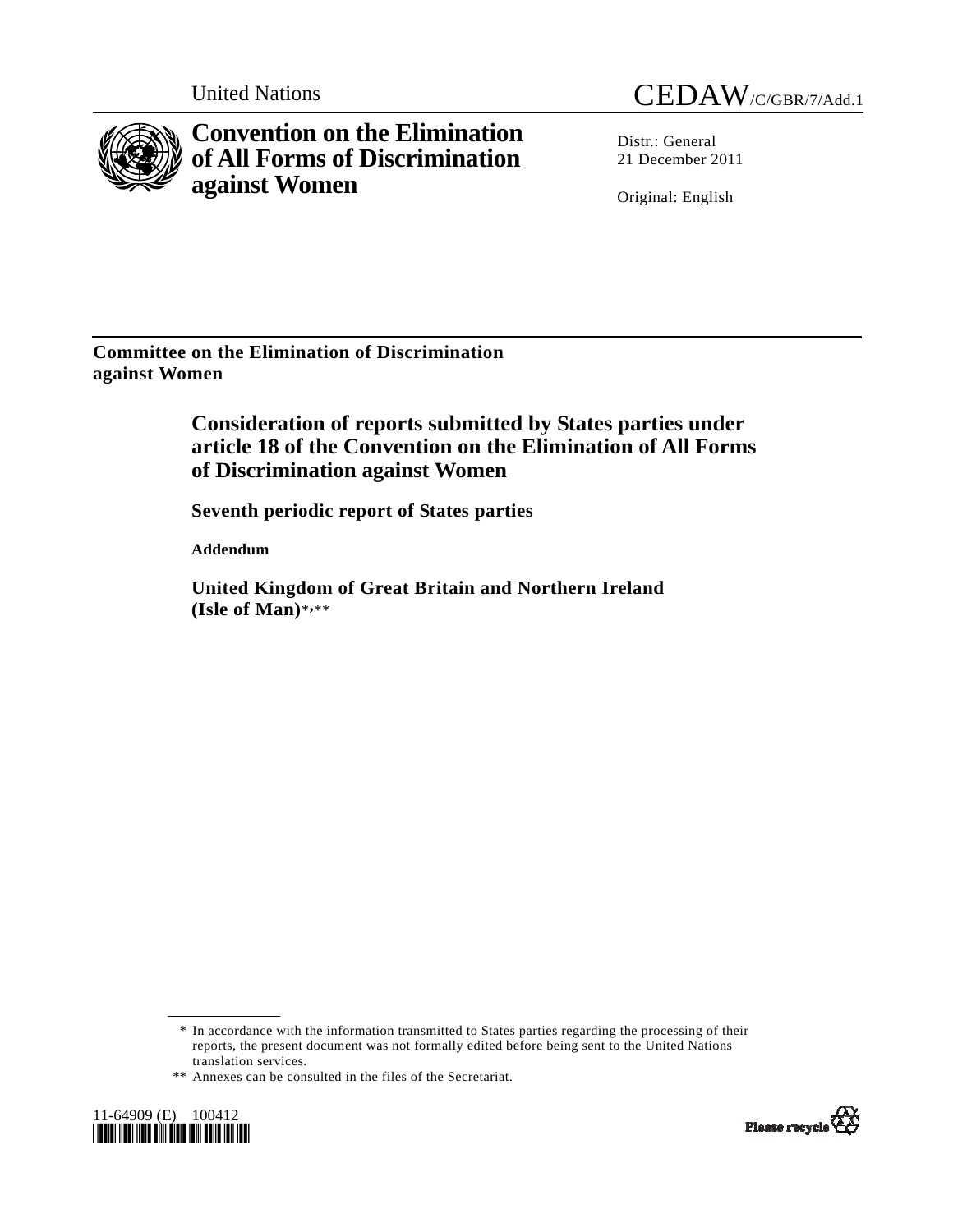# **I. General Background**

## **Introduction**

1. A general political, legal, social and economic description of the Isle of Man is set out in Appendix XII to the core document of the Overseas Territories and Crown Dependencies of the United Kingdom (HRI/CORE/1/Add.62 of January 1996) as supplemented by Part I of the initial report for the Isle of Man (CEDAW/C/5/Add.52/Amend.3).

2. This report contains information on developments concerning the implementation of the Convention since the periodic report submitted in 2007 (CEDAW/C/UK/6/Add.1).

## **Population and economy**

3. No new statistical information is available at the time of writing this update report. The next Isle of Man Census, which will be a full Census, will be held on 27 March 2011 and it is envisaged that the complete results will be published early in 2012.

## **Reservations**

4. The Isle of Man Government has noted that the United Kingdom Government has withdrawn a number of reservations to the Convention which formerly applied to the United Kingdom and which continue to apply to the Isle of Man. The Isle of Man Government is in the process of considering which of those reservations that have been withdrawn for the United Kingdom may also be withdrawn for the Isle of Man.

# **II. Articles**

### **Articles 2 and 3**

5. The Isle of Man Government Strategic Plan 2007-2011 established the overall aim of the Government as "to protect and promote the well-being of the family and provide for the economic and social inclusion of all in our community".

### **Article 4**

6. No new information to report. There are currently no "positive discrimination" measures operated in the Isle of Man. However, as previously reported, there are measures to protect women against discrimination in employment during and following pregnancy.

### **Article 5**

7. No new information to report.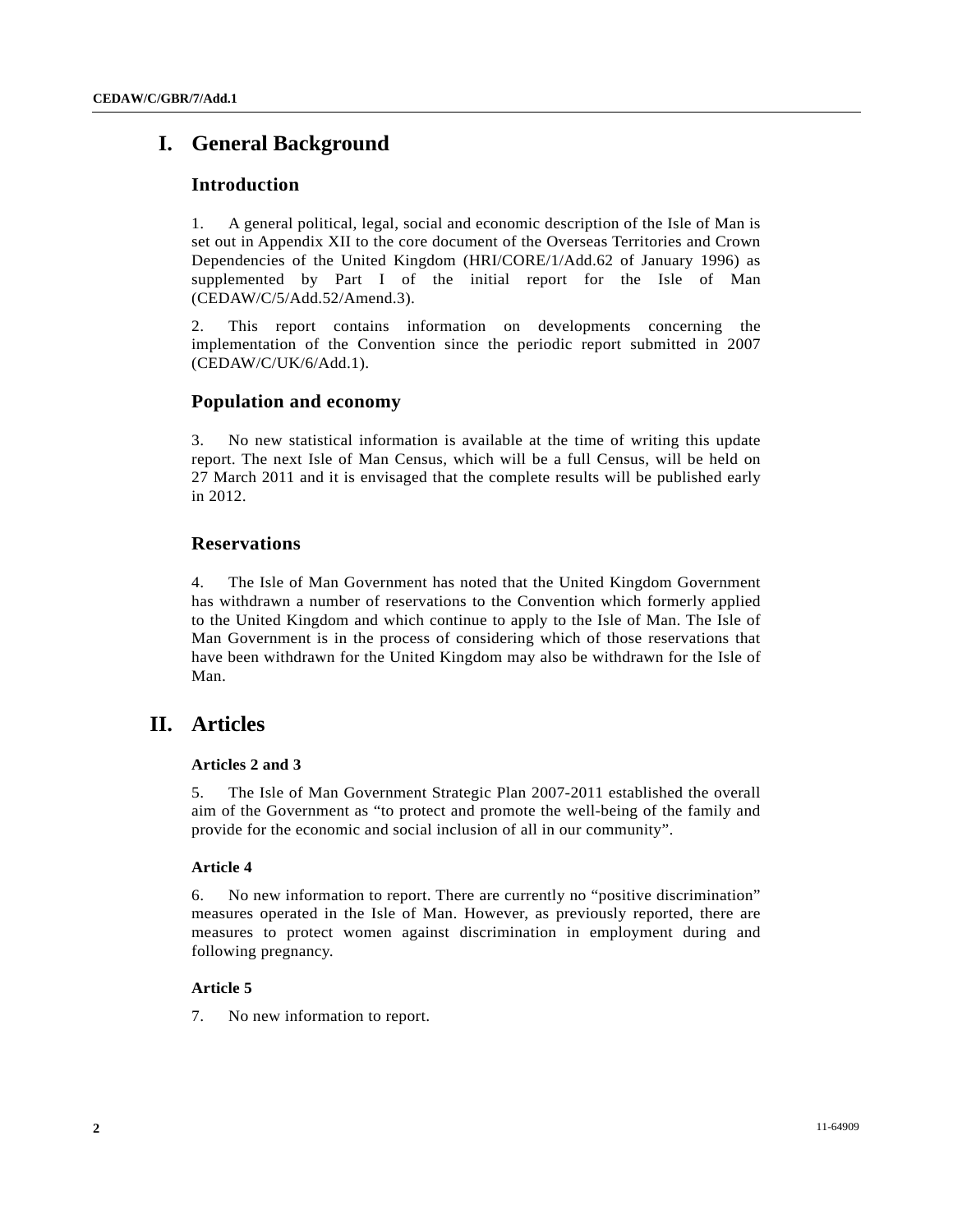#### **Article 6**

8. As previously reported, procuring a person to become a prostitute anywhere in the world or procuring a person to leave the Isle of Man for the purposes of prostitution are offences under the Sexual Offences 1992 (of Tynwald).

9. In relation to trafficking persons (women or men) into the Isle of Man for the purposes of exploitation and prostitution the Island's legislation was updated in 2008. The Isle of Man immigration and nationality legislation is the United Kingdom legislation as extended to the Island with appropriate modifications. The Immigration (Isle of Man) Order 2008 extended, inter alia, provisions of the United Kingdom Nationality, Immigration and Asylum Act 2002 and the United Kingdom Asylum and Immigration (Treatment of Claimants, etc.) Act 2004 to the Island. The relevant sections concerning traffic in prostitution (section 145 of the 2002 Act) and trafficking people for exploitation (section 4 of the 2004 Act) are amongst the provisions that now have effect in the Isle of Man.

#### **Article 7**

10. No new information to report. In the Isle of Man no distinction is made between women and men in relation to voting, standing for and holding public office, performing functions within government, and participating in non-governmental bodies.

#### **Article 8**

11. No new information to report. A person who holds a relevant post in the Isle of Man Government may represent the Government when outside the Island, regardless of whether the person is female or male.

#### **Article 9**

12. The Isle of Man's legislation concerning nationality and immigration is the United Kingdom legislation as extended to the Island. The Immigration (Isle of Man) Order 2008 updated the legislation as it has effect in the Isle of Man by extending provisions of the United Kingdom Acts, up to those contained in the Immigration, Asylum and Nationality Act 2006.

#### **Article 10**

13. As previously reported, primary, secondary and further education is provided by the Isle of Man Government equally to girls and boys.

14. The Careers Service continues to provide career and vocational guidance to boys and girls and to men and women, without any discrimination on the ground of sex. The Job Centre, which is now a function of the Department of Economic Development, also ensures that all vacancies, other than a very small number of jobs where the applicant's sex is a genuine occupational qualification, are open to both men and women. During the reporting period the Careers Service transferred from the former Department of Education (now the Department of Education and Children) to the Department of Economic Development.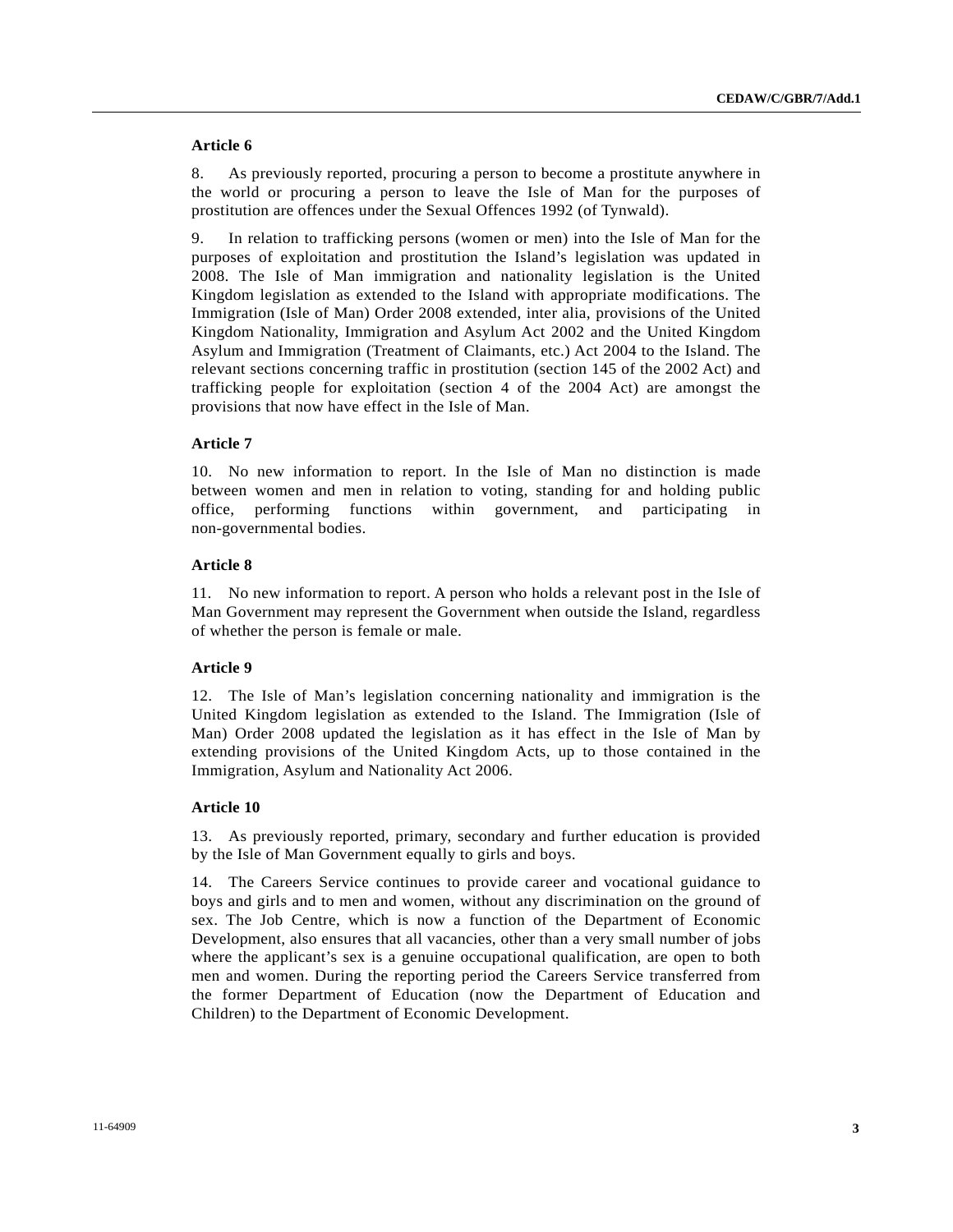#### **Article 11**

15. The Employment (Sex Discrimination) Act 2000 continues to be the Island's main statute for the prevention of discrimination in employment. The new rights provided by the Employment Act 2006 and the secondary legislation made under the Act, such as greatly enhanced maternity rights, which were described in the previous report, remain in force.

16. In 2010 the Department of Trade and Industry, which, inter alia, had responsibility for employment law and vocational training policy and funding, was subsumed into a new, larger Department of Economic Development which has assumed the functions of the former Department.

17. The Department of Economic Development is working on an Employment Equality Bill which will make it unlawful to discriminate on additional grounds in employment. The Bill may also further strengthen existing provisions relating to maternity leave and enhance protection against discrimination against pregnant women.

18. In relation to training schemes with which the Department of Economic Development has direct involvement, current figures indicate that in constructionrelated apprenticeship schemes 240 participants are male and 4 female; in non-construction-related schemes (e.g. engineering, hairdressing, information technology) 172 participants are male and 34 female.

#### **Article 12**

19. The Isle of Man Government continues to provide the widest range of health services, to the highest practical standard, to all Island residents, regardless of their gender. Hospital-based services are largely provided in the new Noble's Hospital, situated on the outskirts of the Island's capital, Douglas.

20. A successful Breast Screening Call and Recall Service, operating on a twoyear recall cycle was launched in 2007/08. There are plans to enhance the existing Breast Surgery Service over the next two years, as resources permit, to include sentinel node biopsy.

21. The opening hours of the Family Planning Service have been adapted to suit female service users.

22. The End of Life Strategy, currently in the very early stages of preparation, will specifically include consideration of the disproportionate burden of End of Life care which falls on women, and how the adverse effects of that burden can be minimised or eliminated.

#### **Article 13**

23. The Isle of Man Government (now through the Department of Social Care) continues to provide a full range of social benefits; including Family Income Support, Child Benefit and Maternity Allowance. Further information about the range of benefits available and current benefit rates can be found at: http://www.gov.im/socialcare/security/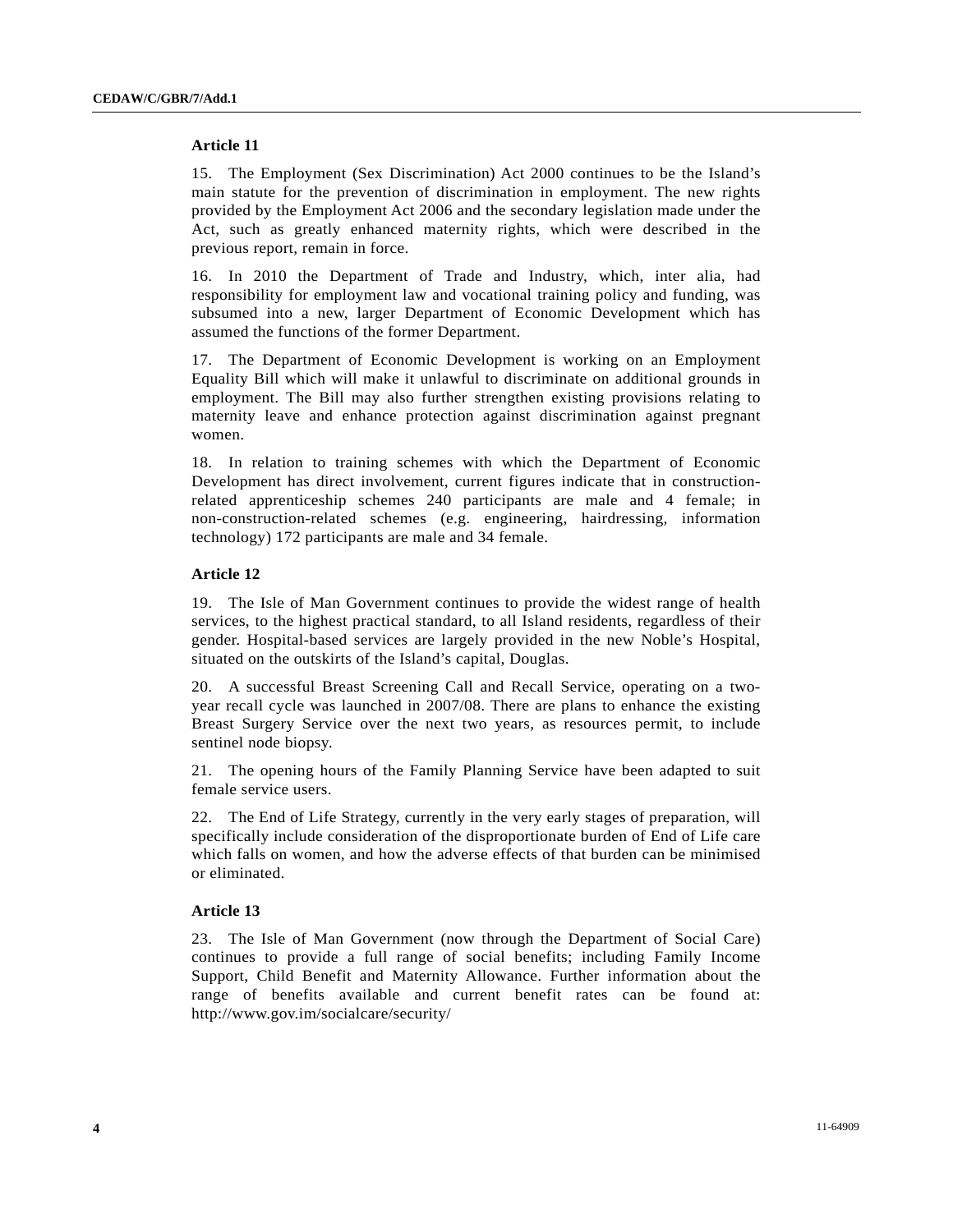### **Article 14**

24. No new information to report. This article does not have particular relevance for the Isle of Man, as a small jurisdiction with modern infrastructure covering the Island.

## **Article 15**

25. No new information to report. Women and men have full equality before the law in the Isle of Man.

#### **Article 16**

26. The legislative framework in this area is unchanged from the previous report.

27. The Department of Health was the lead agency for the 2010 Domestic Abuse Strategy, a multi-disciplinary strategy which is currently undergoing ratification by the contributing agencies.

28. Assaults occurring within a domestic setting are now treated as a priority by the Isle of Man Constabulary and significant changes have been made to the overall approach of the Police Force. The numbers of these crimes recorded by the Police in the last four years are as shown in the table below.

| Year                                 | 2006/07 | 2007/08 | 2008/09 | 2009/10 |
|--------------------------------------|---------|---------|---------|---------|
| Number of recorded domestic assaults | -68     |         | 124     | 103     |